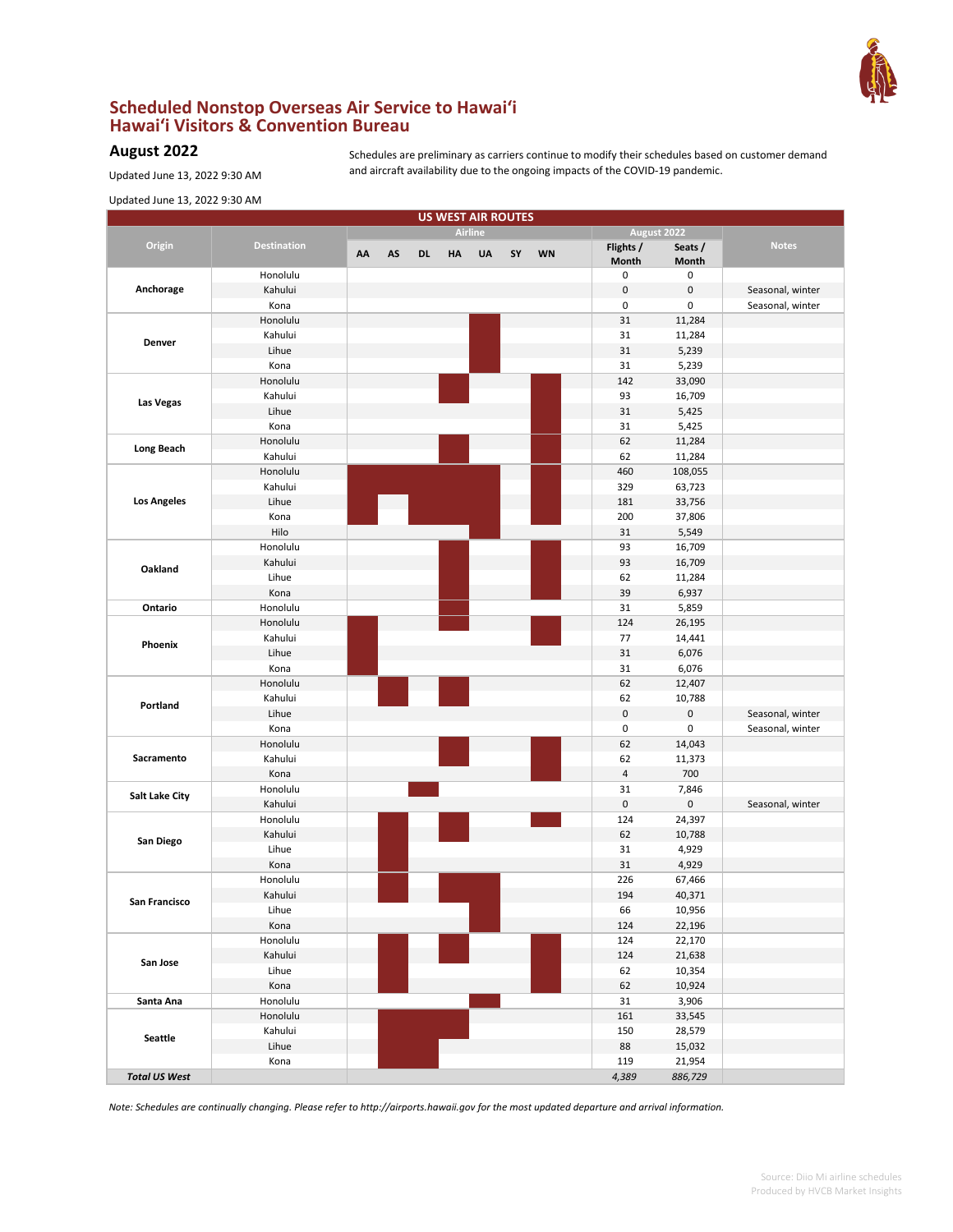

| <b>US EAST AIR ROUTES</b> |                    |                 |           |                |  |                    |                  |              |
|---------------------------|--------------------|-----------------|-----------|----------------|--|--------------------|------------------|--------------|
|                           |                    |                 |           | <b>Airline</b> |  | August 2022        |                  |              |
| Origin                    | <b>Destination</b> | AA<br><b>DL</b> | <b>HA</b> | <b>UA</b>      |  | Flights /<br>Month | Seats /<br>Month | <b>Notes</b> |
| Atlanta                   | Honolulu           |                 |           |                |  | 31                 | 7,846            |              |
| <b>Austin</b>             | Honolulu           |                 |           |                |  | 13                 | 3,614            |              |
| <b>Boston</b>             | Honolulu           |                 |           |                |  | 18                 | 5,004            |              |
|                           | Honolulu           |                 |           |                |  | 31                 | 9,858            |              |
| Chicago                   | Kahului            |                 |           |                |  | 31                 | 7,967            |              |
|                           | Kona               |                 |           |                |  | 4                  | 1,272            |              |
| Charlotte                 | Honolulu           |                 |           |                |  | $\mathbf 0$        | 0                |              |
|                           | Honolulu           |                 |           |                |  | 62                 | 16,926           |              |
| <b>Dallas</b>             | Kahului            |                 |           |                |  | 62                 | 17,670           |              |
|                           | Lihue              |                 |           |                |  | $\mathsf 0$        | 0                |              |
|                           | Kona               |                 |           |                |  | $\mathbf 0$        | 0                |              |
| <b>Detroit</b>            | Honolulu           |                 |           |                |  | $\mathbf{0}$       | $\mathbf 0$      |              |
| Houston                   | Honolulu           |                 |           |                |  | 31                 | 11,284           |              |
| <b>Minneapolis</b>        | Honolulu           |                 |           |                |  | 22                 | 5,709            |              |
| <b>Newark</b>             | Honolulu           |                 |           |                |  | 31                 | 8,556            |              |
|                           | Kahului            |                 |           |                |  | 12                 | 2,004            |              |
| <b>New York</b>           | Honolulu           |                 |           |                |  | 31                 | 8,618            |              |
| Orlando                   | Honolulu           |                 |           |                |  | 13                 | 3,614            |              |
| Washington, D.C.          | Honolulu           |                 |           |                |  | 26                 | 6,240            |              |
| <b>Total US East</b>      |                    |                 |           |                |  | 418                | 116,182          |              |

|                     |                    | <b>CANADA AIR ROUTES</b> |                           |                         |                  |
|---------------------|--------------------|--------------------------|---------------------------|-------------------------|------------------|
|                     |                    | <b>Airline</b>           | August 2022               |                         |                  |
| Origin              | <b>Destination</b> | <b>AC</b><br><b>WS</b>   | Flights /<br><b>Month</b> | Seats /<br><b>Month</b> | <b>Notes</b>     |
|                     | Honolulu           |                          | 0                         | 0                       | Seasonal, winter |
| Calgary             | Kahului            |                          | $\mathbf{0}$              | $\mathbf{0}$            |                  |
|                     | Lihue              |                          | $\mathbf 0$               | 0                       |                  |
|                     | Kona               |                          | $\mathbf 0$               | 0                       | Seasonal, winter |
| Edmonton            | Honolulu           |                          | 0                         | 0                       |                  |
|                     | Kahului            |                          | $\mathbf 0$               | $\mathbf{0}$            | Seasonal, winter |
| <b>Montreal</b>     | Honolulu           |                          | 0                         | 0                       |                  |
| <b>Toronto</b>      | Honolulu           |                          | $\mathbf{0}$              | $\mathbf 0$             | Seasonal, winter |
|                     | Kahului            |                          | $\mathbf 0$               | 0                       |                  |
|                     | Honolulu           |                          | 62                        | 10,633                  |                  |
| Vancouver           | Kahului            |                          | 62                        | 10,633                  |                  |
|                     | Lihue              |                          | $\mathbf 0$               | $\mathbf{0}$            | Seasonal, winter |
|                     | Kona               |                          | 0                         | 0                       | Seasonal, winter |
| <b>Total Canada</b> |                    |                          | 124                       | 21,266                  |                  |

| <b>JAPAN AIR ROUTES</b> |                    |    |           |           |     |                |       |  |              |              |              |
|-------------------------|--------------------|----|-----------|-----------|-----|----------------|-------|--|--------------|--------------|--------------|
|                         |                    |    |           |           |     | <b>Airline</b> |       |  | August 2022  |              |              |
| Origin                  | <b>Destination</b> | D7 | <b>DL</b> | <b>HA</b> | JL. | KE             | NH UA |  | Flights /    | Seats /      | <b>Notes</b> |
|                         |                    |    |           |           |     |                |       |  | <b>Month</b> | <b>Month</b> |              |
| Fukuoka                 | Honolulu           |    |           |           |     |                |       |  | 0            | 0            |              |
| Nagoya                  | Honolulu           |    |           |           |     |                |       |  | 8            | 1,592        |              |
| Osaka                   | Honolulu           |    |           |           |     |                |       |  | 43           | 10,848       |              |
| Sapporo                 | Honolulu           |    |           |           |     |                |       |  | $\mathbf{0}$ | $\mathbf 0$  |              |
| Tokyo - HND             | Honolulu           |    |           |           |     |                |       |  | 115          | 27,078       |              |
|                         | Kona               |    |           |           |     |                |       |  | $\mathbf 0$  | $\mathbf{0}$ |              |
| Tokyo - NRT             | Honolulu           |    |           |           |     |                |       |  | 165          | 36,287       |              |
|                         | Kona               |    |           |           |     |                |       |  | 13           | 2,587        |              |
| <b>Total Japan</b>      |                    |    |           |           |     |                |       |  | 344          | 78,392       |              |

| <b>OTHER ASIA AIR ROUTES</b> |                    |           |           |           |    |                |           |     |             |                    |                         |              |
|------------------------------|--------------------|-----------|-----------|-----------|----|----------------|-----------|-----|-------------|--------------------|-------------------------|--------------|
|                              |                    |           |           |           |    | <b>Airline</b> |           |     | August 2022 |                    |                         |              |
| Origin                       | <b>Destination</b> | <b>CA</b> | <b>CI</b> | <b>HA</b> | KE | <b>U</b>       | <b>MU</b> | OZ. |             | Flights /<br>Month | Seats /<br><b>Month</b> | <b>Notes</b> |
| Seoul                        | Honolulu           |           |           |           |    |                |           |     |             | 71                 | 22,968                  |              |
| Shanghai                     | Honolulu           |           |           |           |    |                |           |     |             |                    | 0                       |              |
| <b>Taipei</b>                | Honolulu           |           |           |           |    |                |           |     |             |                    | 0                       |              |
| <b>Total Other Asia</b>      |                    |           |           |           |    |                |           |     |             | 71                 | 22,968                  |              |

*Note: Schedules are continually changing. Please refer to http://airports.hawaii.gov for the most updated departure and arrival information.*